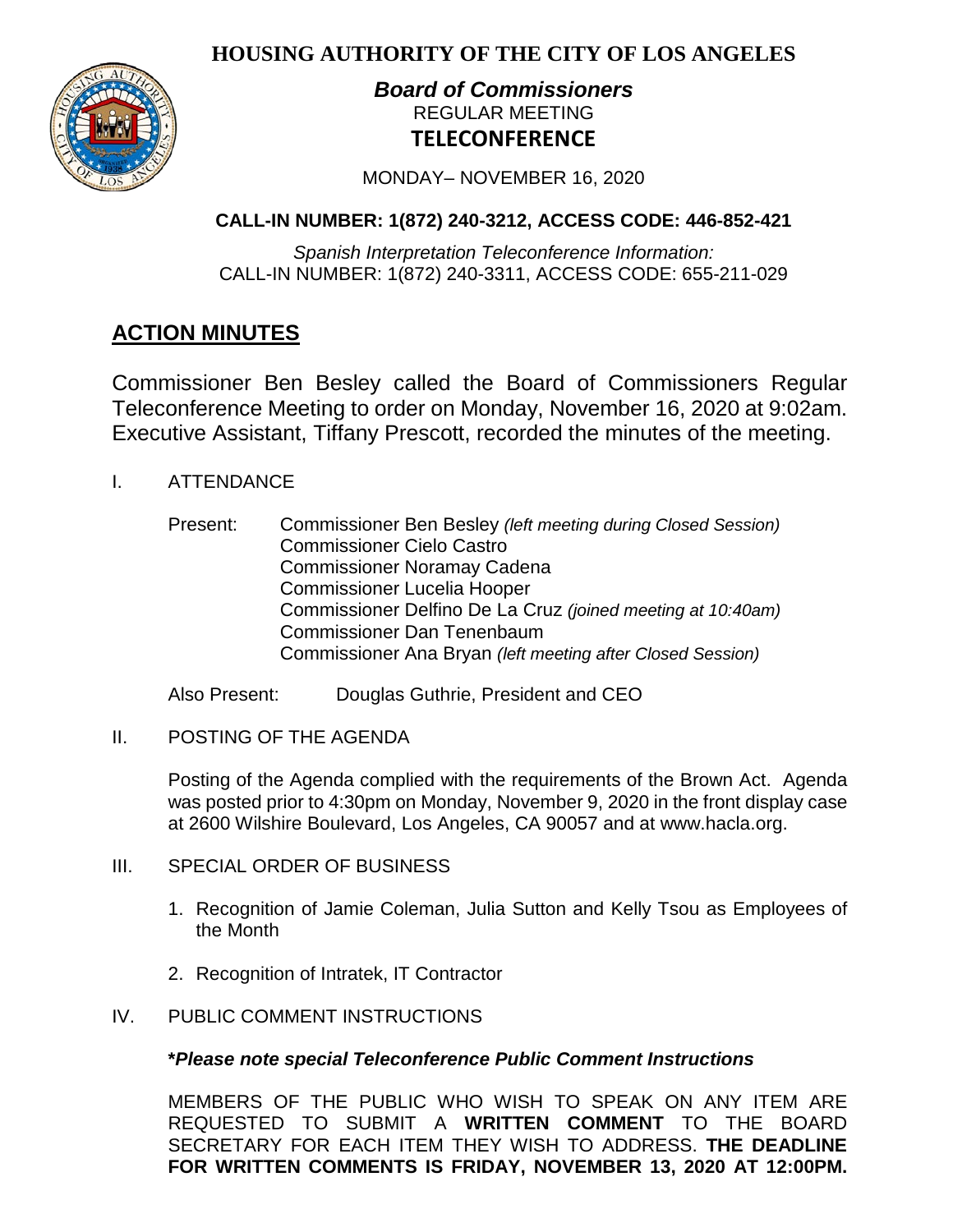**ALL WRITTEN COMMENTS SHOULD BE SUBMITTED VIA EMAIL TO [TIFFANY.PRESCOTT@HACLA.ORG.](mailto:TIFFANY.PRESCOTT@HACLA.ORG) PLEASE MAKE SURE EMAIL INCLUDES NAME, AGENDA ITEM NUMBER, AND ADDRESS/ORGANIZATION FOR WHOM YOU REPRESENT. WE ALSO ASK THAT ALL COMMENTS BE LIMITED TO 500 WORDS OR LESS.** THE SECRETARY WILL PROVIDE ALL WRITTEN COMMENTS TO THE BOARD FOR REVIEW PRIOR TO THE NOVEMBER 16, 2020 BOC MEETING. THE SECRETARY WILL ALSO READ EACH PUBLIC COMMENT INTO THE RECORD AT THE TIME THE ITEM IS CONSIDERED.

THE PURPOSE OF PUBLIC COMMENT IS TO ALLOW THE PUBLIC TO ADDRESS THE BOARD AND THE BOARD IS INTERESTED IN HEARING FROM MEMBERS OF THE PUBLIC, STAKEHOLDERS AND INTERESTED PARTIES. HOWEVER, SPEAKERS ARE ASKED TO EXERCISE COURTESY AND CONSIDER THE RIGHTS OF OTHER SPEAKERS BY ADHERING TO THE SPECIAL TELECONFERENCE PUBLIC COMMENT INSTRUCTIONS AND IF POSSIBLE REFRAIN FROM UNNECESSARY REPETITION IN THEIR COMMENTS.

# V. PRESIDENT AND CEO ADMINISTRATIVE REPORT

1. Monthly Oral Report

### VI. BOARD BUSINESS ITEMS

- A. Items for Discussion
	- 1. Proposed 2021 Consolidated Operating and Capital Budget

Purpose: FY 2021 Proposed Annual Budget Presentation

Contact: Marlene Garza, Chief Administrative Officer

### **Informational item. No action taken.**

B. Consent Items

Routine business items are assigned to the consent agenda. These items will be approved by the Board in one motion. A Commissioner may request any consent agenda item be removed, discussed or acted upon separately. Items removed from the consent agenda for separate action will be considered in the "Excluded Consent Items" section below.

- 1. Proposed Resolution Approving the Amended and Restated Conflict of Interest Policy of the Housing Authority of the City of Los Angeles
- Purpose: The purpose of this item is to approve the amended and restated Conflict of Interest ("COI") Policy of the Housing Authority of the City of Los Angeles ("HACLA"). The COI Policy governs Commissioners' and Employees' outside activities and interests that could pose a conflict of interest with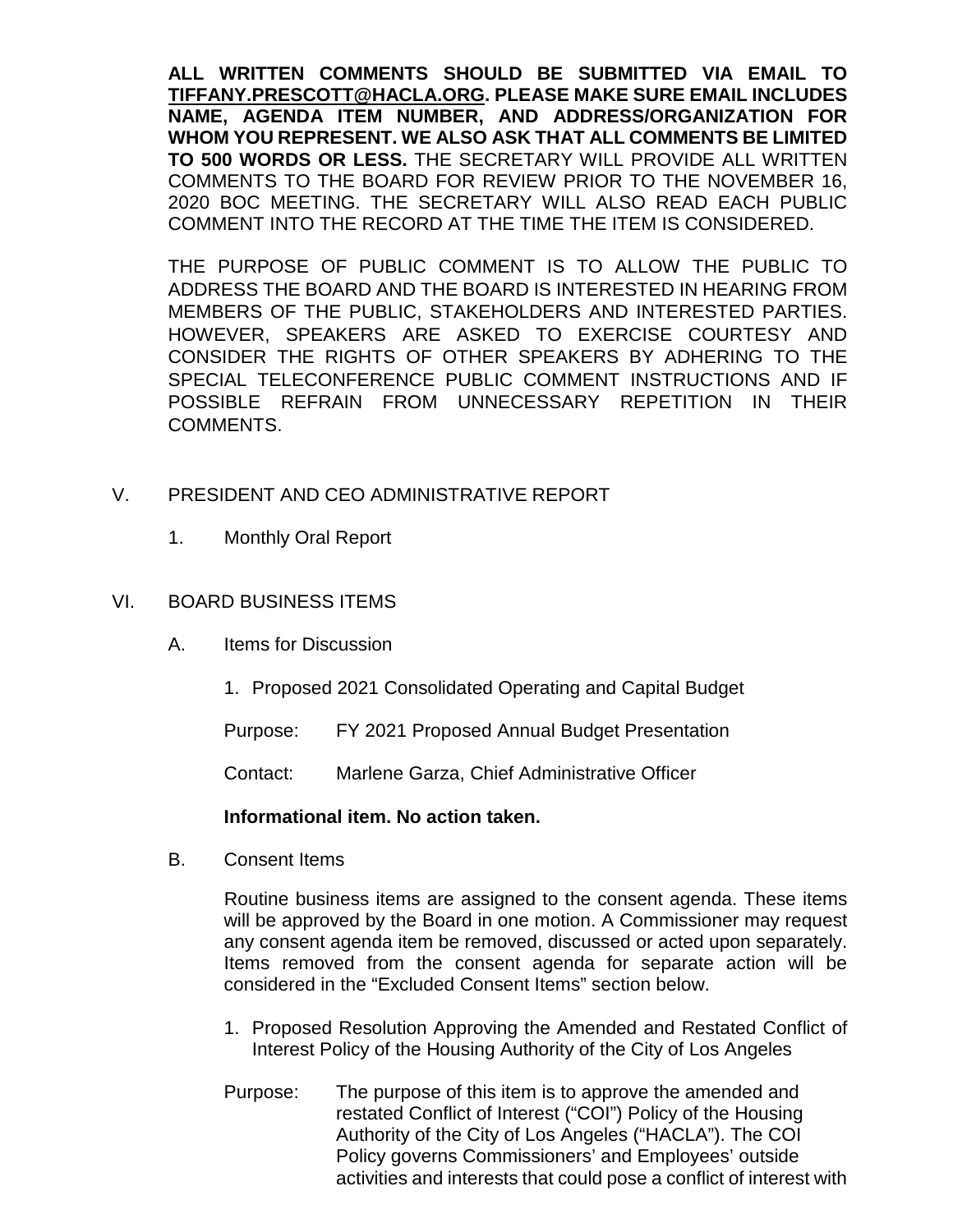HACLA's operations and programs. The COI Policy includes the Outside Activities and Interests disclosure form that employees must submit upon hire and each year thereafter, and also incorporates the COI Code, which designates the HACLA officials and employees that must disclose certain financial and personal interests as mandated by the Political Reform Act. The COI Code was last updated in 2019, and is not being modified by this resolution.

Contact: James Johnson, General Counsel

### Action: **APPROVED**

Motioned: Commissioner Lucelia Hooper

- Seconded: Commissioner Noramay Cadena
- 6 AYES, 0 NAYS, 1 ABSENT (De La Cruz), Motion Carried
- 2. Proposed Resolution Adopting the Schedule of Regular Meetings of the Board of Commissioners for the 2021 Calendar Year
- Purpose: The purpose of this item is to ensure both compliance with the Bylaws of the Housing Authority of the City of Los Angeles and consistency with the Ralph M. Brown Act.
- Contact: James Johnson, General Counsel

### Action: **APPROVED**

Motioned: Commissioner Lucelia Hooper

Seconded: Commissioner Noramay Cadena

- 6 AYES, 0 NAYS, 1 ABSENT (De La Cruz), Motion Carried
- 3. Proposed Resolution Approving the Housing Authority's Policy on Use of Authority Issued Information Technology Resources and Authorizing the Development and Implementation of Procedures in Furtherance of Said Policy
- Purpose: The purpose of this item is to adopt the proposed "Policy on Use of Authority-Issued Information Technology Resources" as part of the Housing Authority of the City of Los Angeles' Manual of Policy and Procedure. The Authority is committed to providing its employees and appropriate third parties the resources necessary to facilitate the Authority's mission and program goals and to enable them to function more effectively and efficiently. This includes, but is not limited to, issuing appropriate Information Technology {IT} resources for use while working at Authority owned facilities, in the field, or from home. This item requests that the Board of Commissioners to adopt the proposed Policy on Use of Authority-Issued Information Technology Resources which establishes guidelines for the appropriate use of IT Resource.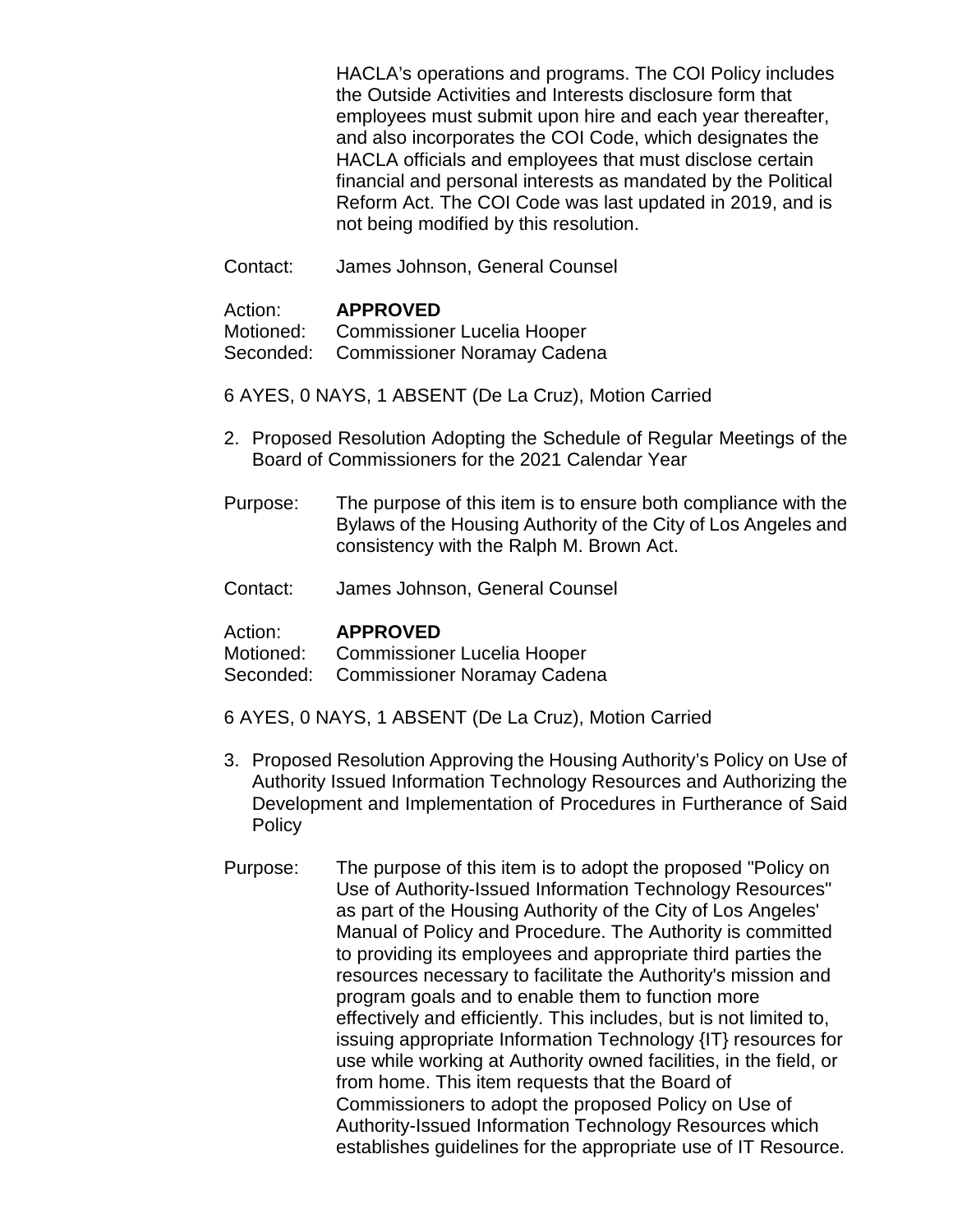Contact: Annie Markarian, Director of Labor and Employee Relations

| Action: | <b>APPROVED</b>                       |
|---------|---------------------------------------|
|         | Motioned: Commissioner Lucelia Hooper |
|         | Seconded: Commissioner Noramay Cadena |

6 AYES, 0 NAYS, 1 ABSENT (De La Cruz), Motion Carried

- 4. Proposed Resolution Authorizing the President and CEO, or Designee, to Execute a Contract with Sedgwick Claims Management Services, Inc, for an Initial One-Year Term, with Four(4) One-Year Options to Extend, Pursuant to RFP No. HA-2020-114 for a Total Contract Amount Not to Exceed \$1,022,331 to Provide Third-Party Claims Administration of the Authority's Workers' Compensation Self-Insured Program, and Related Actions.
- Purpose: To provide claims administration of the Authority's workers' compensation self-insured program and related services.
- Contact: Annie Markarian, Director of Labor and Employee Relations

Action: **APPROVED**<br>Motioned: Commissione Commissioner Lucelia Hooper

Seconded: Commissioner Noramay Cadena

6 AYES, 0 NAYS, 1 ABSENT (De La Cruz), Motion Carried

- 5. Proposed Resolution Authorizing the President and CEO, or Designee, to Execute a Contract with Overland, Pacific & Cutler, LLC for an Initial One-Year Term with Four(4) One-Year Options to Extend, to Draft a Relocation Plan and Provide Relocation Planning Services Associated with Phase I of the Rancho San Pedro Redevelopment Project, Pursuant to a Contract Award Under RFP HA-2020-103-NF for a Total Amount Not-to-Exceed \$600,000
- Purpose: To draft and implement a Relocation Plan for Rancho San Pedro; to facilitate and manage the orderly relocation of Rancho San Pedro residents, as part of the redevelopment, in accordance with the requirements of the Uniform Relocation and Real Property Acquisition Policies Act of 1970, as amended and Title 25 of California Code of Regulations, Division 1, Chapter 6, Subchapter 1.
- Contact: Jenny Scanlin, Chief Strategic Development Officer

### Action: **APPROVED**

Motioned: Commissioner Lucelia Hooper

Seconded: Commissioner Noramay Cadena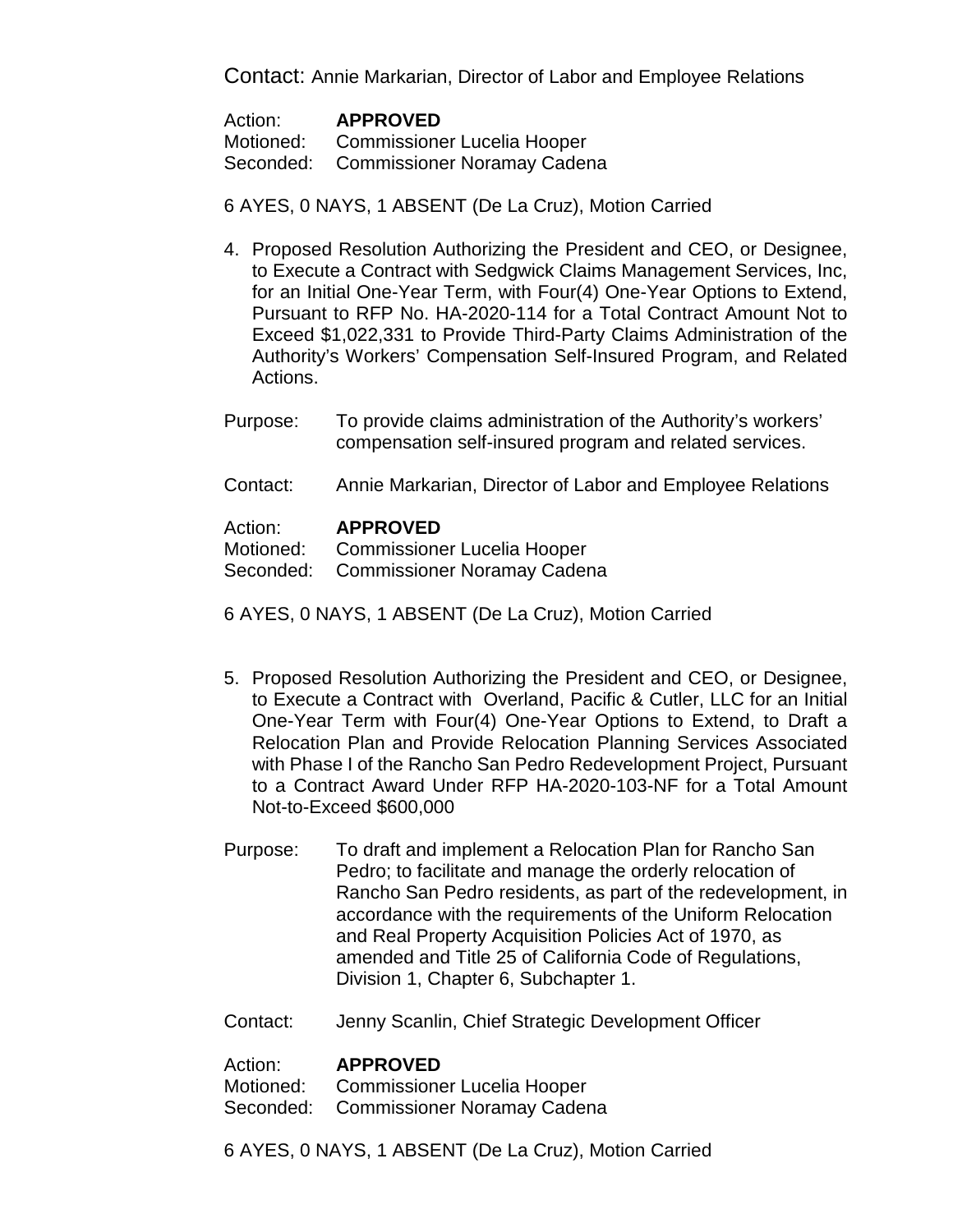- 6. Proposed Resolution Authorizing the President and CEO to Write Off Uncollectible Accounts Receivable of \$245,380 for the Section 8 Programs
- Purpose: To comply with federal regulations and Generally Accepted Accounting Principles, HACLA writes off unpaid accounts receivable deemed uncollectible from vacated tenants and former program participants on a semi-annual basis.
- Contact: Patricia Kataura, Director of Finance

Action: **APPROVED**<br>Motioned: Commissione Commissioner Lucelia Hooper Seconded: Commissioner Noramay Cadena

- 6 AYES, 0 NAYS, 1 ABSENT (De La Cruz), Motion Carried
- 7. FY 2020 3rd Quarter Budget Status Report

### **Receive and File**

Contact: Marlene Garza, Chief Administrative Officer

| Action: | <b>APPROVED</b>                       |
|---------|---------------------------------------|
|         | Motioned: Commissioner Lucelia Hooper |
|         | Seconded: Commissioner Noramay Cadena |

- 6 AYES, 0 NAYS, 1 ABSENT (De La Cruz), Motion Carried
- C. Excluded Consent Agenda Items

### **No items were excluded from the Consent Agenda**

D. Agenda Items for Future Board of Commissioner Meetings

Commissioners may direct staff to add agenda items for future Board meetings.

VII. CLOSED SESSION

Public Employee Performance Evaluation Pursuant to Government Code §54957 and Conference with Labor Negotiator(s) Pursuant to Government Code §54957.6

Agency Designated Representative(s): Ben Besley, Noramay Cadena, and Lucelia Hooper

Employee Title/Unrepresented Employee: President and Chief Executive **Officer**